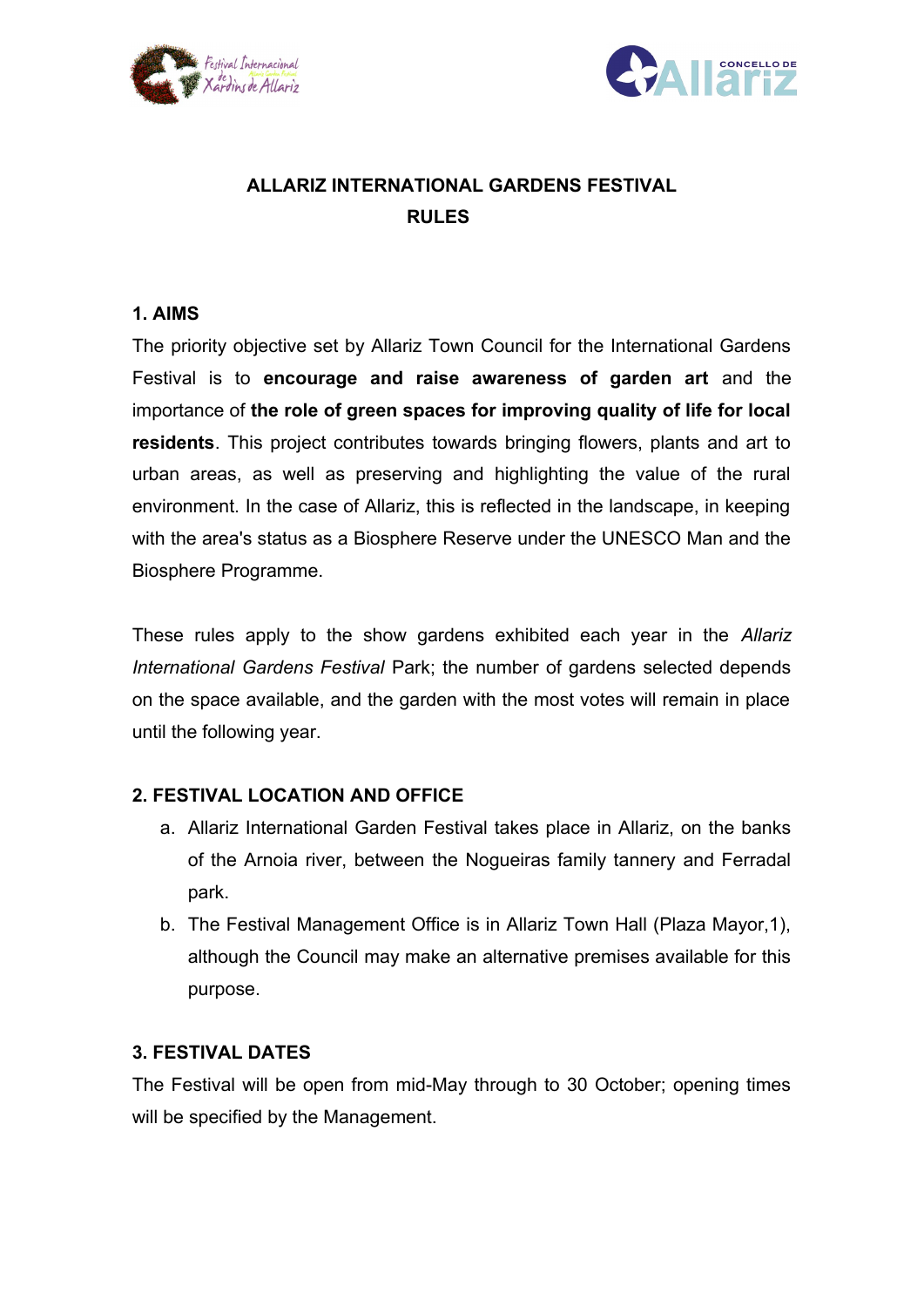



## **4. JUDGING PANEL FOR THE SELECTION COMPETITION**

- a. Each year, the judging panel comprises the following professionals:
	- Mayor of Allariz, Manager of the Allariz International Garden Festival (known by its Spanish initials as FIXA).
	- Francisco Caldeira Cabral, Chair of the FIXA judging panel. Landscape architect specialising in gardening and green spaces.
	- Landscape, gardening or park experts.
	- Expert, representative from Allariz Local Council, specialist in designing public spaces.
	- Landscape gardening expert, member of an entity related to landscape gardening.
	- Expert, university representative.
	- Expert specialising in tourism.
- b. Allariz Town Council is responsible for appointing the Head of the Judging Panel and the people who sit on it.
- c. If at the competition stage a proposal is received that includes a member of the Judging Panel, or if a member of the Judging Panel has a direct or indirect relationship with a competing proposal that results in a conflict of interests, they will be compulsorily replaced by another person chosen by the Town Council.
- d. The Judging Panel meets in the Festival Management Office to pick the best projects and presents the results to the Festival Director.
- e. The Judging Panel selects the number of gardens according to the spaces available in the Park, but if none of the proposals received meet the minimum quality standards, the Judges may decide to keep the gardens from the previous year's Festival in place. At its discretion, the Town Council may invite landscape gardeners to submit a proposal.
- f. Allariz Town Council reserves the right to personally invite leading figures to present their projects for the Festival Competition.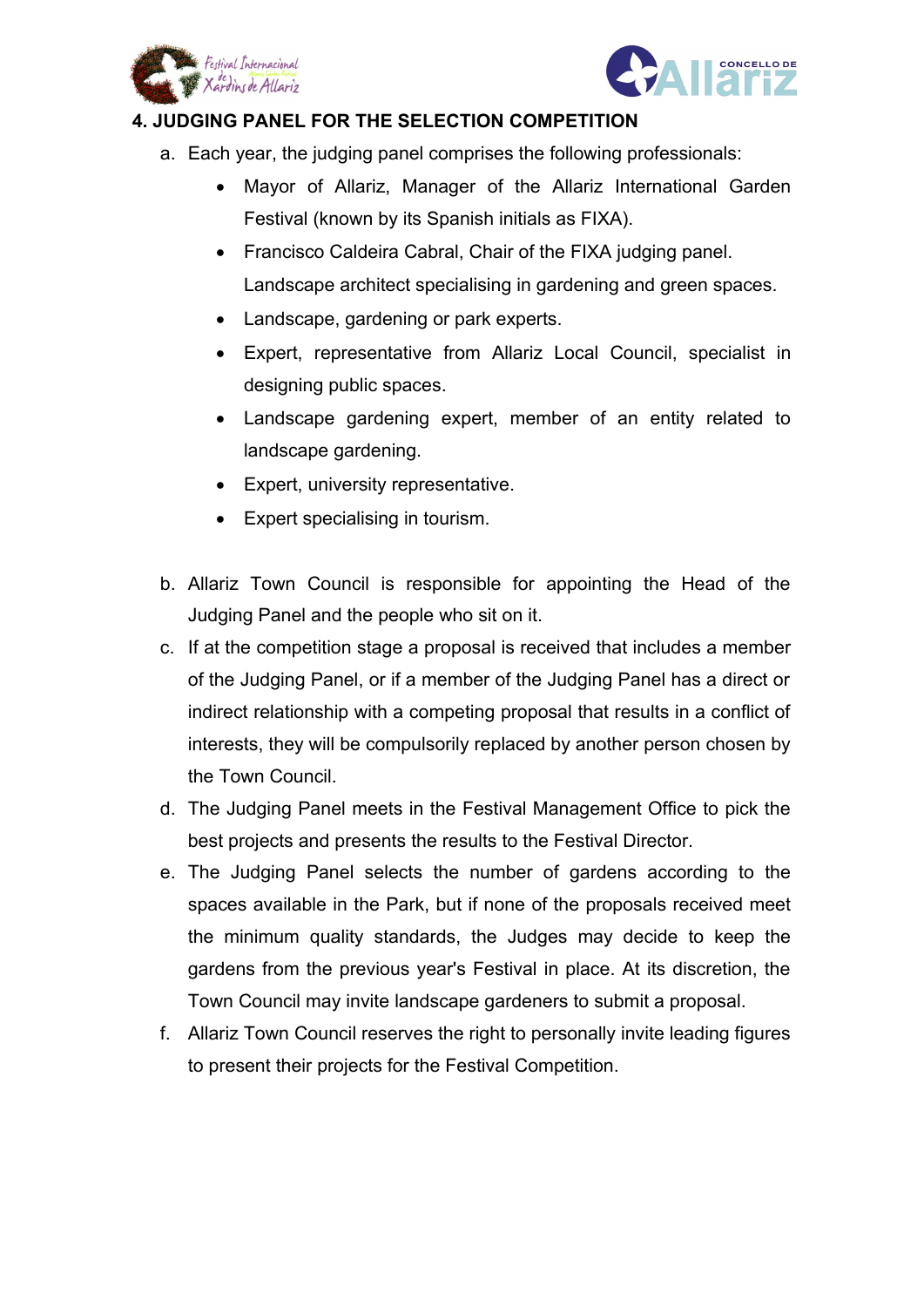



# **5. FESTIVAL DIRECTOR**

The Director of the International Gardens Festival is the Mayor or the person delegated by the Mayor.

# **6. DIRECTOR'S RESPONSIBILITIES**

- a. Represent the festival in Spain and abroad.
- b. Promote all the activities related to the competition and Festival organisation each year.
- c. Deal with marketing and publicity for the Festival.
- d. Ensure the judging panel functions properly when selecting the gardens presented for the competition.
- e. Ensure that the permanent and annual Festival garden spaces are correctly and regularly maintained.
- f. Propose appropriate actions to make sure the Festival is a success, including obtaining the necessary funding for it to take place.
- g. Work alongside public and private bodies in securing sponsorship for the Festival and for the gardens selected every year.

# **7. CANDIDATES – COMPETITION**

- a. The competition is open to any citizen or group of citizens, from any country, to individuals or groups, including companies, associations, cooperatives, schools, universities, etc.
- b. Candidates do not need to have undergone specific training.
- c. Candidates may present more than one proposal.
- d. The Judging Panel will preferably select only one garden per candidate.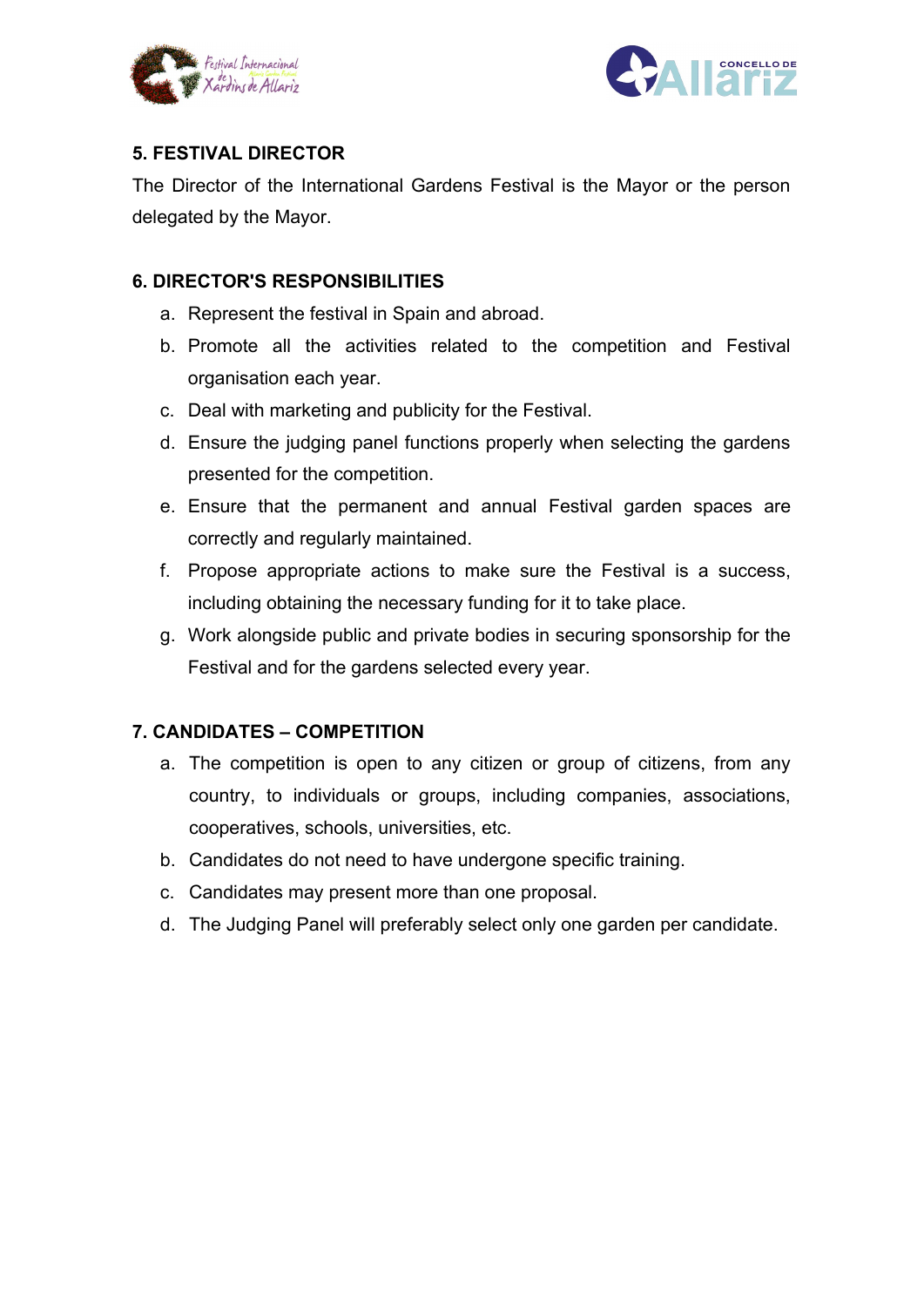



## **8. PROPOSAL DOCUMENTATION**

- a. Candidates must present their proposals as an outline project, clearly showing all the materials used, the shapes and how the space is to be used.
- b. The space plan is available in digital format on the Festival web site: www.allariz.gal/festival.
- c. **Designs are to be submitted in digital format, and sent to the email address [festivaldexardins@allariz.gal](mailto:festivaldexardins@allariz.com)**

If the designer wishes, they may also submit them in paper format. In this case, the proposal should be sent in A1 size, on a hard surface.

Application documents are to be sent in digital format, with the following contents:

- 1 **PDF file** (A1 size), **submitted anonymously, including the garden's name, the general plan for the garden, and specifying the number of the chosen plot.**
- 1 **Word** file, with the project **exposition**, which should take up a maximum of five A4 pages and be written in one of the following official languages: Galician, Spanish, English or French.
- 1 **file** containing the candidate's details. (Attached as appendices)
- d. Scale models, material samples and other additional items are **optional**.
- e. Proposals **may not** contain elements that require building with heavy agglomerate or masonry, nor may they include materials or plants weighing individually more than 100 kilos.
- f. Proposals may not contain elements requiring the use of heavy machinery or equipment.
- g. The budget for creating the garden (including materials and man-hours), which may not exceed EUR 10,000.
- h. **Plants.** The judging panel will prioritise gardens that use the species included on the list available on the festival website [www.allariz.gal/festival.](http://www.allariz.gal/festival) If the species do not appear on that list, the participant should bear in mind the temperature changes that take place in Ourense from May to October.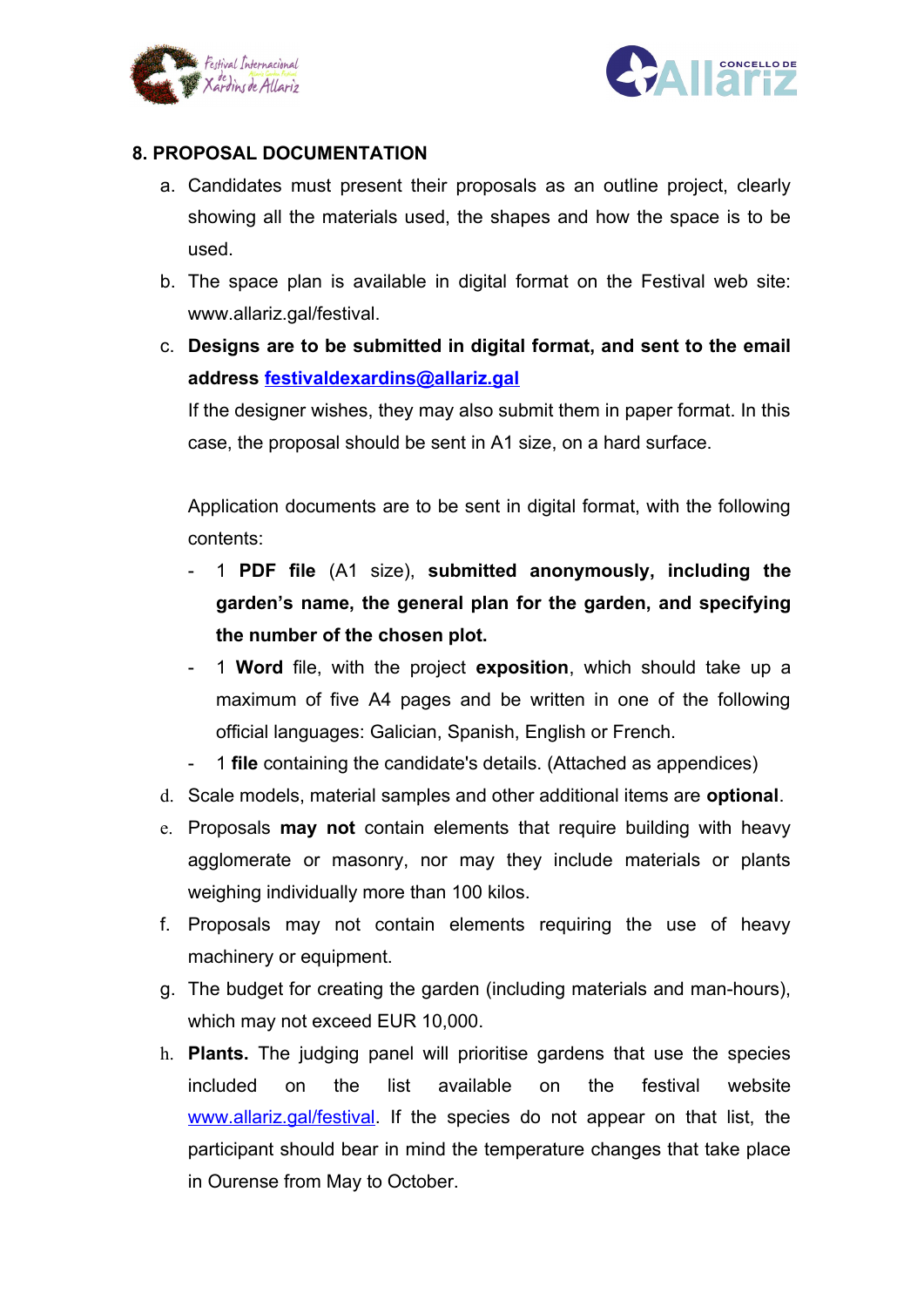



- i. **Water and electricity at the plot.** Each plot has a tap and a 220 V plug.
- j. **Recyclable materials.** The panel will also prioritise the recycling of materials used in gardens from previous events.
- k. After proposals have been submitted, each team will appoint a sole representative.
- l. Any execution plans for selected proposals that are found not to comply with the conditions described in paragraph 8 will be rejected.

# **9. DATE AND PLACE FOR SUBMITTING PROPOSALS**

a. Proposals must be received no later than **30 November at 14:00**, local time.

Please send communications to the email [festivaldexardins@allariz.gal](mailto:festivaldexardins@allariz.com) If you wish to submit your project by post, please send your certificate of posting (before the deadline for submitting entries) to the email given above.

Postal address:

Casa do Concello

Praza Maior, 1 – 32660 Allariz.

b. The festival manager will establish the calendar for submitting proposals and for meetings of the panel each year.

## **10. SELECTION OF PROPOSALS**

- a. Gardens will be selected by the judging panel based on the following **criteria**, among others:
	- respect for and adaptation of the concept to the theme of the corresponding edition;
	- originality, coherence and clarity in the proposal;
	- contribution to the art of gardening and how it is understood;
	- functionality and the guarantee that the garden will be preserved and maintained throughout the event.
- b. The Judging Panel will publish the results of the selection process by 30 **December**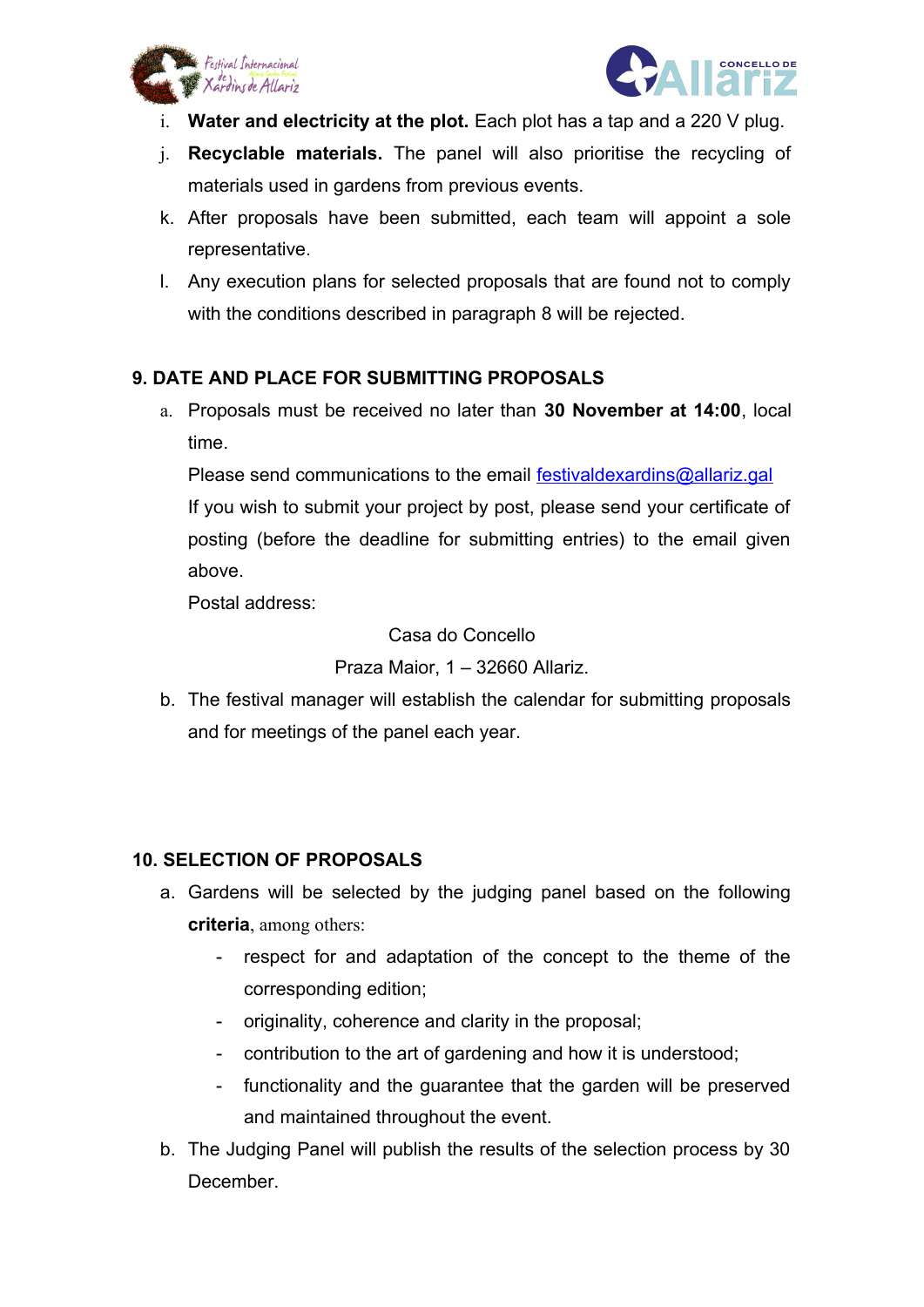



If management should resolve to extend the submissions deadline, the longest deadline for announcing the results may not exceed 30 days after the judges have made their decision.

- c. Entrants will be notified within a maximum of **10 days** following announcement of the results.
- d. In the event that several proposals are received for the same space, the Judging Panel may give one of them an alternative space. If the project requires adjustment to suit the new space, this will be at the candidate's expense.
- e. Proposals are to be adapted to the areas and shapes of the existing spaces. Festival management may assign other free spaces within the festival grounds, at its discretion and by agreement with the entrants.

# **11. PRESENTATION OF APPROVED PROJECTS AND TECHNICAL SPECIFICATIONS**

- a. Candidates will have a **maximum of 30 days** to present their execution plan, following confirmation that their proposal has been accepted.
- b. The **execution plan** consists of the following: descriptive elements – measurements, budget and technical specifications; design elements – plants and sections annotated, models and plans, building details, planting layout.

## **Email address: ora@allariz.gal**

c. All selected entrants should include, further to the technical project, a **brief summary of each garden** (maximum 250 words) and a **short bio about the author(s)** (maximum 150 words), so they can be used at the festival, on the corporate website and for any publications that may be produced. You are recommended to submit them in **Spanish and English**.

**Email address: festivaldexardins@allariz.gal**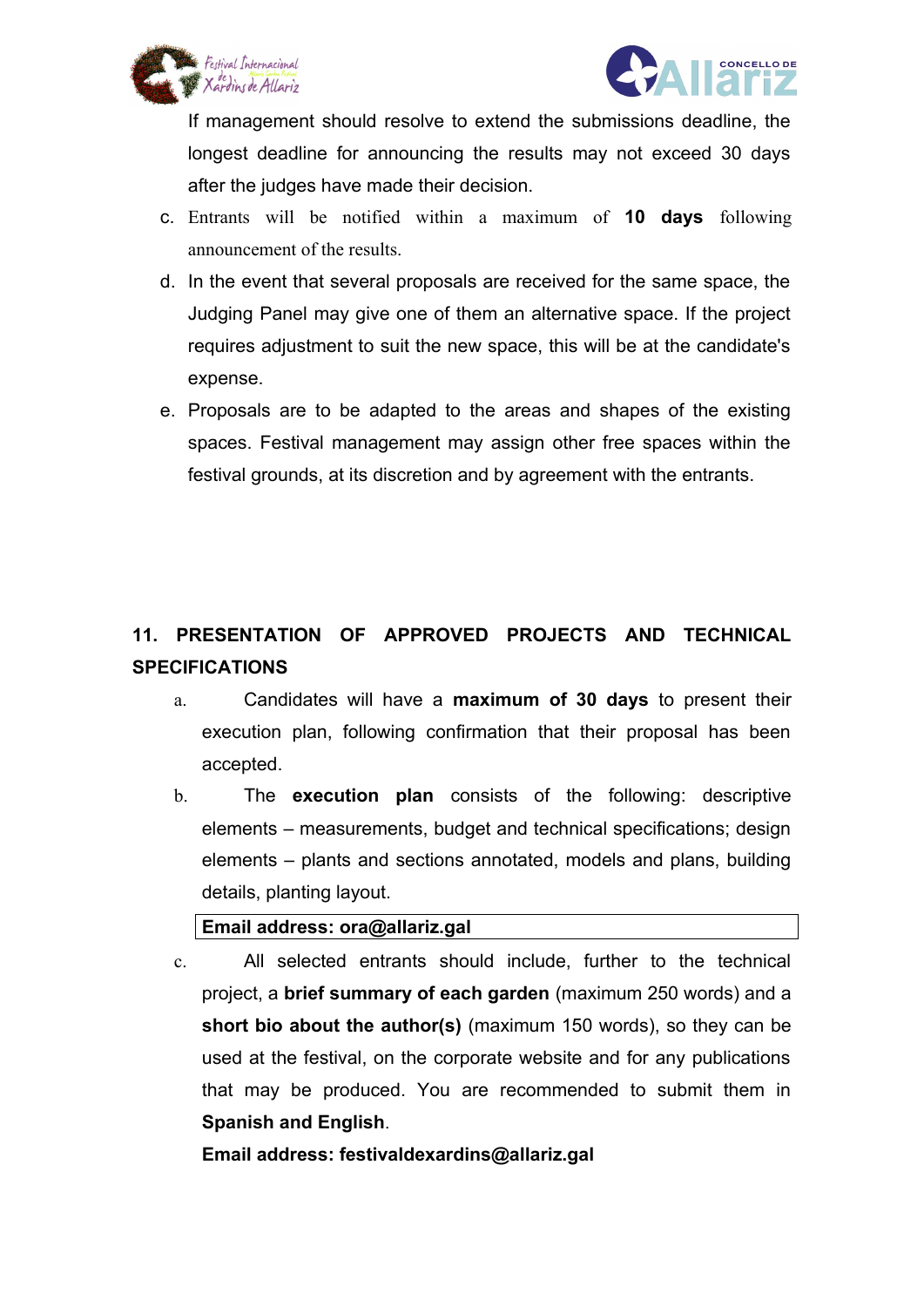



- d. In order to evaluate and adjust the physical creation of the garden presented in the project, communications will take place between the management and entrants, and modifications may have to be made with regard to public safety, and the functioning, duration and maintenance of the garden.
- e. For promotional purposes, and specifically for the Festival catalogue, selected garden design teams must submit electronic versions of their design, sketches, plans, models, photographs, etc., in optimal quality for print reproduction, when they are required.

### **12. BUILDING THE GARDENS**

Allariz Town Council will start building the gardens from **15 January**.

#### **13. OWNERSHIP OF THE GARDENS**

At the end of the Festival, the gardens will be property of the Town Council, which may place them in public areas, donate them to public organisations or sell them to private buyers at a public bidding auction.

## **14. COMPETITION PARTICIPANTS' RIGHTS**

- a. Selected participants will receive a **certificate** of their involvement, issued by Allariz local council.
- b. All entrants will be invited to the festival opening ceremony, attended each year by renowned landscape gardeners, specialist press from the sector and the general press.
- c. FIXA will publish a profile for each author and their garden on its website and social networks.
- d. Publishing of a catalogue If FIXA should publish an annual catalogue, it will include the corresponding edition and information about each design.
- e. All participants have the right to enter the Festival site freely, using their official ID.
- f. Each participant may obtain passes for their working team, up to a maximum of **20** free passes per garden.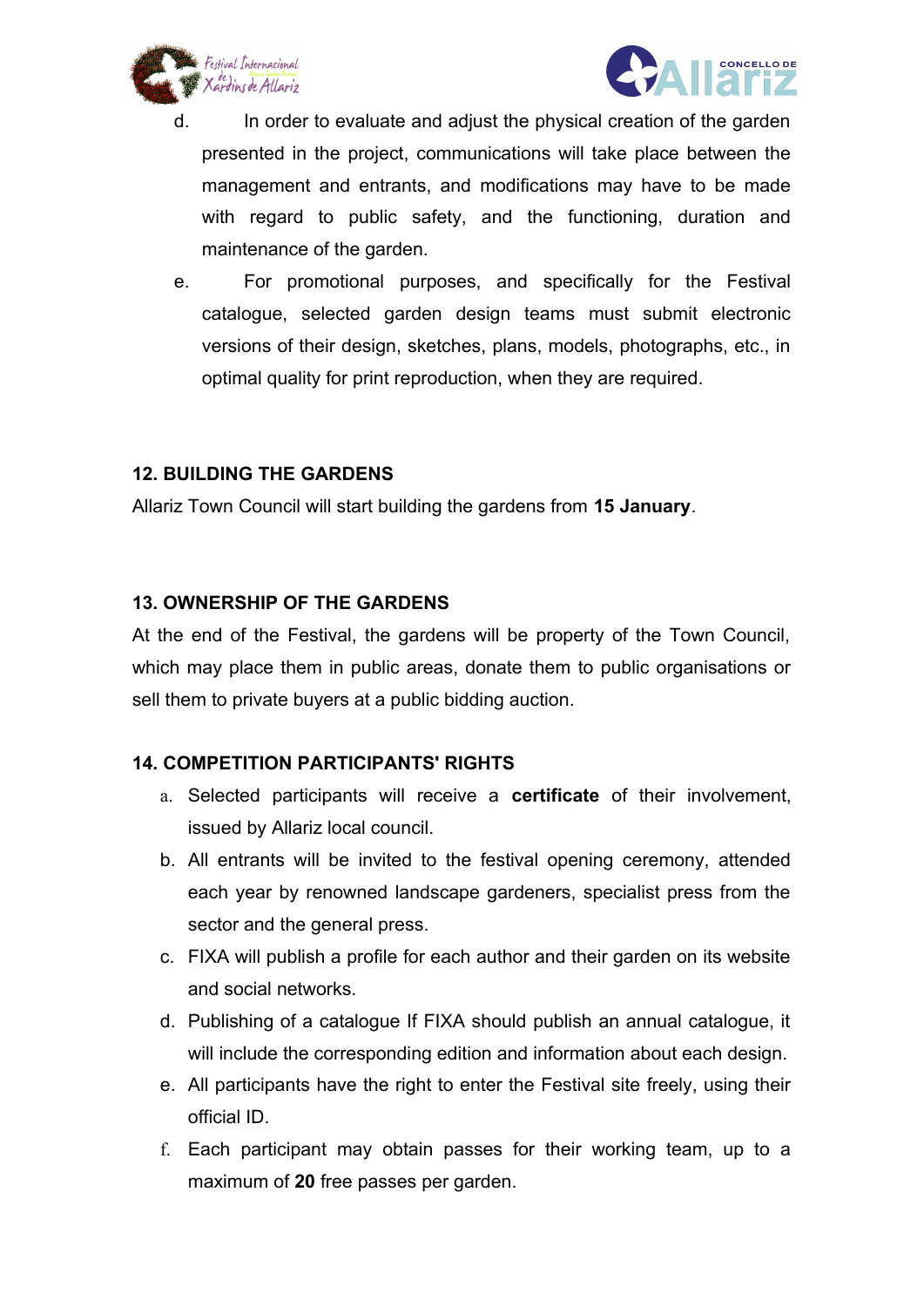



g. Participants may purchase tickets for promotional purposes, at 25% of the normal Festival ticket price, up to a maximum of 1,000 tickets per garden.

#### **16. FESTIVAL THEMES**

- a. The Festival may have one or several "themes" proposed by the Head of the Judging Panel and approved by the Management.
- b. The theme for a particular year will be publicised using posters, promotional material and on the Festival web site and social media: www.allariz.gal/festival.

### **17. SPONSORSHIP**

Each garden will be sponsored by a collaborator selected by festival management. Management will also decide the value of each garden, based on the budget, materials used and with reference to market values.

#### **18. OTHER EVENTS**

- a. The Festival site may also be used for a number of cultural and recreational events, fairs and exhibitions related to art, green areas and urban furniture, or any other event compatible with the Festival.
- b. The Festival Management is in charge of setting the rules for using the spaces and for selecting potential traders or exhibitors.

#### **19. THE PUBLIC VOTE**

Members of the public have the opportunity of voting for their three favourite gardens by secret ballot. The results are published at the end of the Festival, after votes have been counted under the supervision of the Secretary to the Town Council.

The garden with the most votes will be exhibited on the grounds at the next edition of the festival.